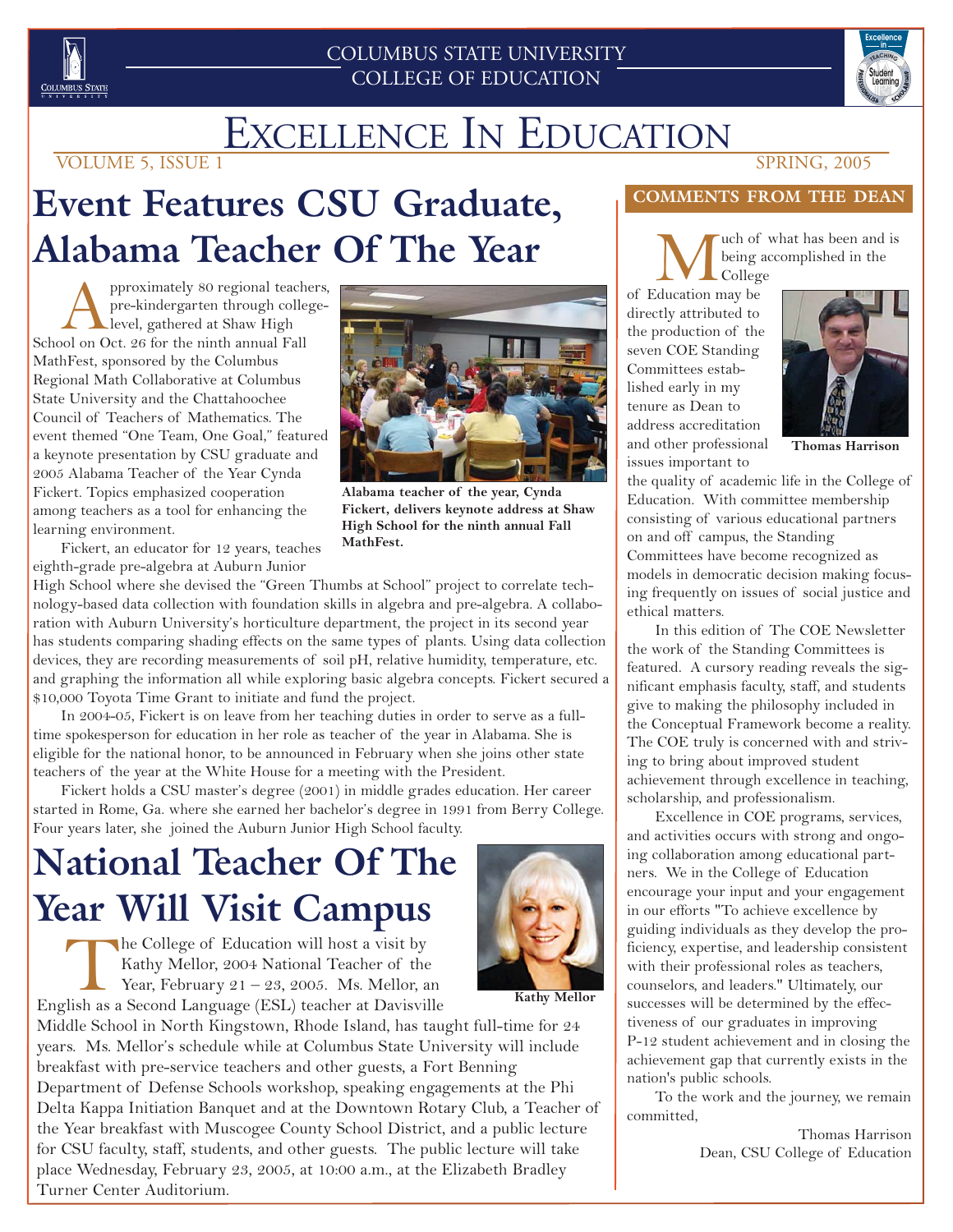# **Student Services Committee Offers Unique Support**

The mission of the Student Services<br>
Committee is to "sponsor activities<br>
and initiatives that foster a compre<br>
hensive support system" for students currently Committee is to "sponsor activities and initiatives that foster a compreenrolled in the College of Education and for prospective education students. Through hard work, dedication, and creativity, the members of the Student Services Committee continue to strive toward accomplishing this mission and making positive contributions to the College of Education.

The Student Services Committee has participated in several activities during the past year that they will continue to sponsor. This includes conducting PowerPoint presentations which introduce students in EDUF 2215 The American Educational Experience to the College of Education and reviews the Conceptual Framework, policies, and procedures that will aid education majors as they progress through the program. In addition, committee members distribute information about teacher education programs campus wide for recruitment of prospective education majors.

The committee continues to assist with the National Teacher of the Year Breakfast for student teachers and school personnel within the surrounding region. For the



**(L-R) Student Services staff: Brenda Jenkins, Liza Shaw, Lashondria Holley, and Cynthia Benator.**

upcoming year, the Student Services Committee plans to focus on providing more support for graduate education students and to promote higher levels of interaction among education students and College of Education faculty.

# **Educational Leadership Faculty Participate In Professional Activities**

Dr. Donna Pascoe and Dr. Leadership internship at the Mid-South Martha Hall gave a presentation on the Educational Educational Researcher Annual Meeting in November. The presentation included a display entitled Theory to Practice: Creating an Educational Leadership Specialist Internship Program.

Dr. Tom Hackett, Dr. Martha Hall, and Dr. Donna Pascoe gave a presentation regarding assessment instruments for dispositions at the Board of Regents Fall Conference for Educational Leadership Programs at Callaway Gardens in October. The presentation reviewed the present instrument in use, procedures for implementation, and the

new disposition assessment instrument under development.

Dr. Tom Hackett is a member of a research team with members from three area universities and administrative staff from a local middle school. The team is comprised of Dr. Iris Saltiel, Troy University, Dr. James E. Witte, Auburn University, Dr. Maria M. Witte, Auburn University, Mike Johnson, Principal at Richards Middle School, and Kathy Hesler, International Baccalaureate Programme Coordinator at Richards Middle School. Under study is the effectiveness of the IB Programme, the effectiveness of professional learning practices at RMS, and the effectiveness of the collaborative relationship developing between



**Tom Hackett**

universities and local schools. The team has had a paper accepted for presentation at the AASA National Conference in February, 2005 and is submitting an article on the progress of their work to Perspectives.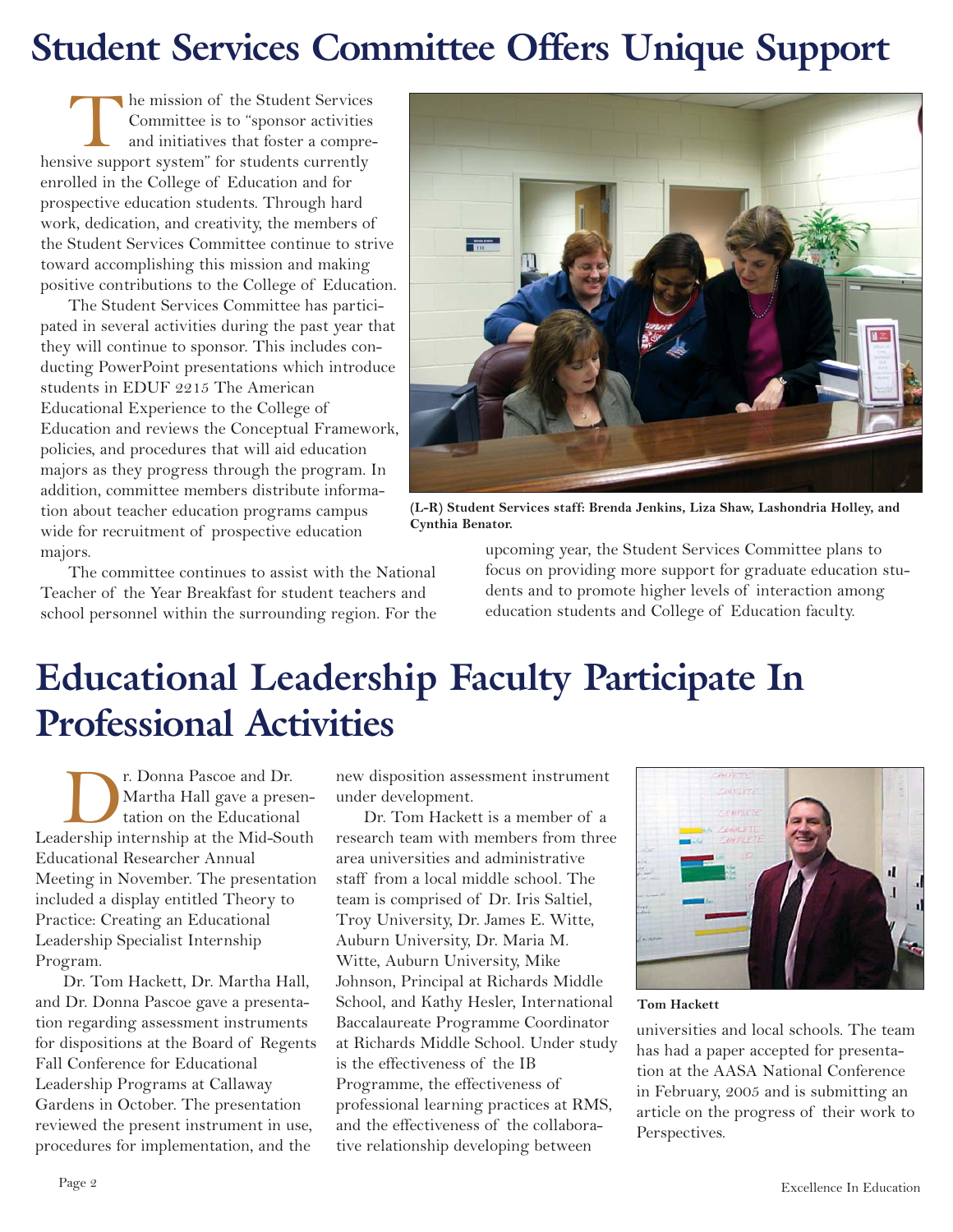# **Conceptual Framework Committee Finalizes Revisions**

In academic year 2003-2004, the Conceptual Framework Committee finalized revisions to the existing COE Conceptual Framework. Drawing on the INTASC principles, NBPTS core assumptions, and various specialty association guide n academic year 2003-2004, the Conceptual Framework Committee finalized revisions to the existing COE Conceptual Framework. Drawing on the INTASC principles, NBPTS core assumptions, and various specialty association guidelines, the revised framework arship, and professionalism. As educators strive for and demonstrate excellence in these areas, they promote high levels of learning among all students. A synopsis of the Conceptual Framework is available at http://coe.colstate.edu/Conceptual%20Framework.htm



# **Kinne Leads African-American Read-In**

**Graduate student William**<br>Kinne, a Carver High<br>School English teacher, is<br>iding leadership to three Columb Kinne, a Carver High School English teacher, is providing leadership to three Columbus high schools participating in the 2005 African-American Read-In. The Read-In, sponsored nationally by the National Council of Teachers of English, is a simple enough idea: on Sunday, February 6 and Monday, February 7 participants will voluntarily turn off their televisions (or, in schools, put aside their regular lessons) and read books by African-Americans.

Kinne is coordinating his efforts with Tucker Hearn at Northside High School and Diana Dravenstott at Hardaway High School to make the event have broader impact in the community than it might otherwise. "This is part of my leadership project for my specialist degree," Kinne notes. "The project emphasizes positively influencing the educational practice of others." Hearn and Dravenstott are also CSU graduate students and English teachers.

The Read-In is in its sixteenth year nationally. Over a million people have participated to date, according to the NCTE Web site.

Dr. James Brewbaker notes that English education students carried out a Read-In at the former Daniel Middle School several years ago. "It was fun," Brewbaker recalls. "We took twenty-five copies of Mildred Taylor's wonderful novel *Roll of Thunder Hear My Cry*, distributed them to seventh-graders, and sat down and had us a good old-fashioned read." Brewbaker points out that he had never heard the term read-in before. "It's an easy idea to implement," he said. "Very grassroots."

Kinne anticipates reporting on the Read-In at the annual conference of the Georgia Council of Teachers of English in late February.

# **Assessment Committee Builds Year-Long Plan**

The COE Assessment Committee is composed of faculty and staff from the various departments the college, other University faculty, P-12 personel, students, and community members. The purpose of the faculty and staff from the various departments in the college, other University faculty, P-12 personassessment committee is to advise and oversee the work of the COE Assessment coordinator. During the 2002-2003 academic year the assessment committee analyzed the activities of the Teacher Education, Community and School Counseling, and Educational Leadership programs to determine the extent of the assessment activities.

After a year-long study it was determined that the COE needed to have a written and formal plan of assessment to guide the COE assessment activities. It was also determined that the COE needed to make the MAP and Disposition forms and procedures more readily available for faculty use. It was found the COE needed a more accessible database to compile and disseminate the assessment data. Lastly, it was recommended to the Dean of the COE that the role of Assessment Coordinator was of such importance that it needed to be an

administrative position rather than one filled by faculty on a part-time basis. The survey of graduates and of supervisors and employers of the COE graduates had not been updated in many years and needed to be created in an electronic format.

The COE assessment system was created during the 2003-2004 academic year and is currently the template for all college assessment activities. All assessment (MAP, GMAP, and Dispositions) forms are now more readily available to faculty and completed forms are being housed in the SAFE office in Jordan Hall. The assessment of all COE graduates and employers/supervisors has been rewritten and is now available for completion on the COE Web site. .A COE assessment coordinator has been appointed and is currently functioning in that position. The COE database is now fully operational and is accessible to all COE faculty and staff..

For the 2004 -2005 academic year the Assessment Committee has been recreated with a majority of brand new faculty as members and has only met once this semester to meet and orient the new members.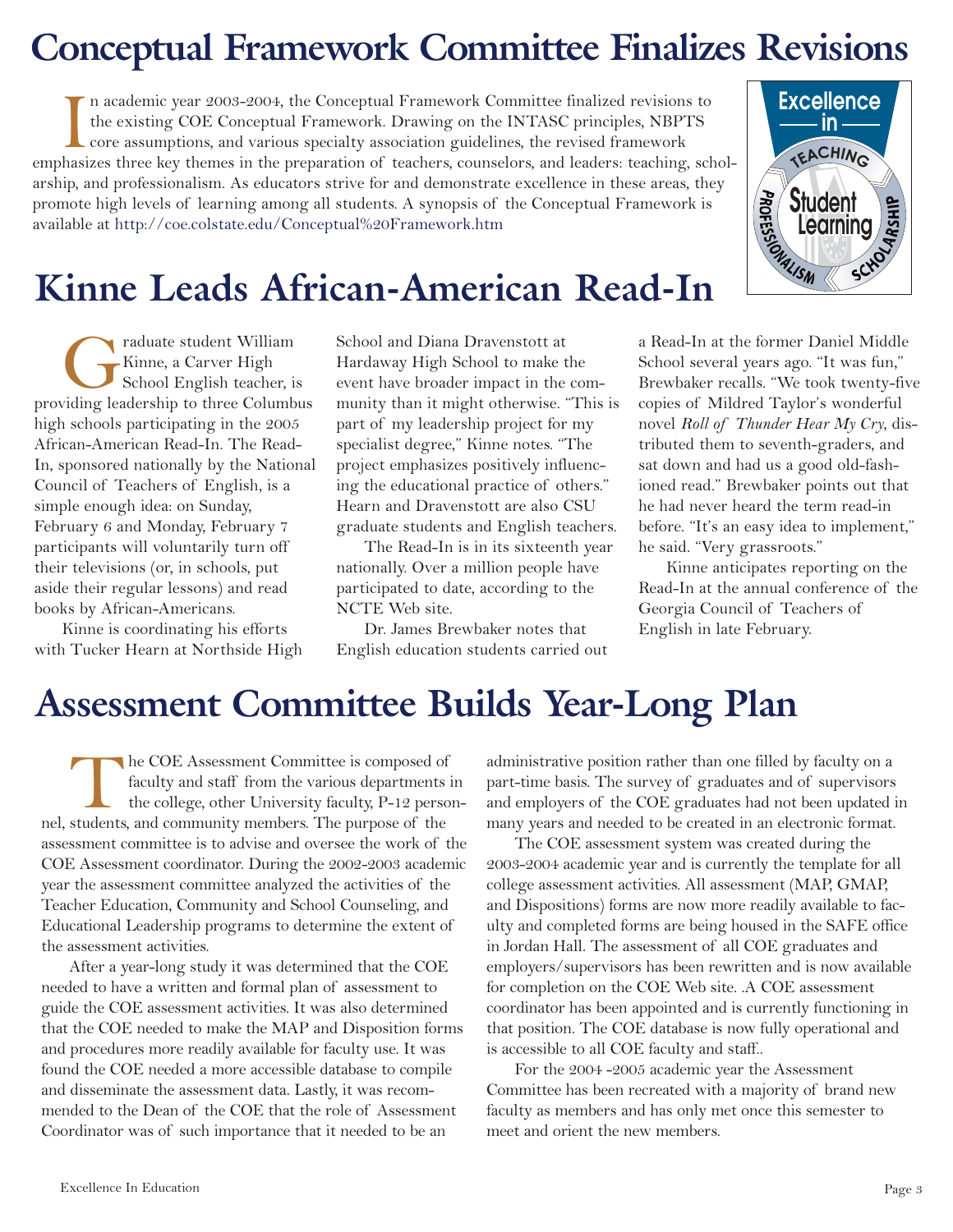#### **Center For Quality Teaching And Learning Sponsors Seminars**

On November 30, 2004, the<br>Center for Quality<br>Teaching and Learning<br>sponsored a unique campus learning Center for Quality Teaching and Learning opportunity for regional educators with interest in the national movement to improve reading and literacy. David Boulton, Executive Director of the national Children of the Code Project, facilitated two interactive, multimedia seminars entitled, "The Code and the Challenge of Learning to Read It". The seminars, which were delivered in Columbus State University's Center for Commerce and Technology Theatre, featured over 50 interviews with world-leading scientists, historians, educators and government leaders who considered the role of reading in our society, the function of the brain during reading, and the challenges associated with learning to read. The Children of the Code Project aspires to serve as a social catalyst for transforming how our nation thinks about and, ultimately, teaches children to read.

One hundred thirty-five educators from throughout West Central Georgia, Alabama, and Florida attended the seminars. Among the attendees were numerous Columbus State University faculty members, regional school district administrators and media specialists, representatives from the Even Start Family Literacy Program, representatives from the Department of Defense Dependent Elementary and Secondary Schools (DoDEA), private school educators, and Early Childhood Education students enrolled in the College of Education at Columbus State University.

Seminar attendees attest to the relevance and impact of the program, which will be followed with an invitational workshop to be delivered on the CSU campus in 2005. Samples of participant comments follow:

*I was so fortunate to be in attendance for the presentation of "The Code and the Challenge of Learning to Read It" seminar at Columbus State University in Columbus, Georgia. As a 31 year veteran of the public school system of Georgia, a reading teacher, and now a reading coach, I*



**David Boulton conducts multimedia seminars.**

*was astounded by the information in the presentation. I now feel so compelled to do all that I can to help learning (and struggling) readers ease into this confusing code and create a learning environment which builds self esteem. I was not aware of the dire impact that illiteracy has on the economic situation in this country.* 

*As educators and citizens of planet Earth, we must make changes which will be effective both now and in the near and distant future. Our very lives may depend upon it.*

> Cathy Taylor, Reading First Literacy Coach Stewart County Elementary School Lumpkin, Georgia

*Thank you so much for allowing those of us from Ft. Rucker, AL, the opportunity to attend the seminar. It was very informative, thought-provoking, and presented very well. I hope you will keep us in mind when you schedule the workshop. Again, thank you.* 

Richard GreyBull, Ft. Rucker Elementary School, Ft. Rucker, AL. *The Children of the Code seminar offered valuable insights about the histori-*

*cal, cognitive, and social factors that have contributed to the present literacy crises in America. Through detailed analysis of the history of the English language, the seminar establishes that English is an artificial code that produces an artificial form of confusion in some learners. When students are socialized to associate that confusion with shame, their chances of gaining an appropriate literacy level are severely compromised.* 

*The seminar left me considering the type of context I create in my literature and writing classrooms. To what extent does the atmosphere in my classroom enable the students to embrace language, to engage with the words and ideas on the printed page? How might practices that unintentionally inculcate shame shut down the learning process?* 

Dr. Noreen Lape, Associate Professor of Language and Literature Interim Director of the Writing Center Columbus State University

*"The Code and the Challenge of Learning to Read It" seminar provided an interdisciplinary overview of various beliefs about learning to read. A deliberate*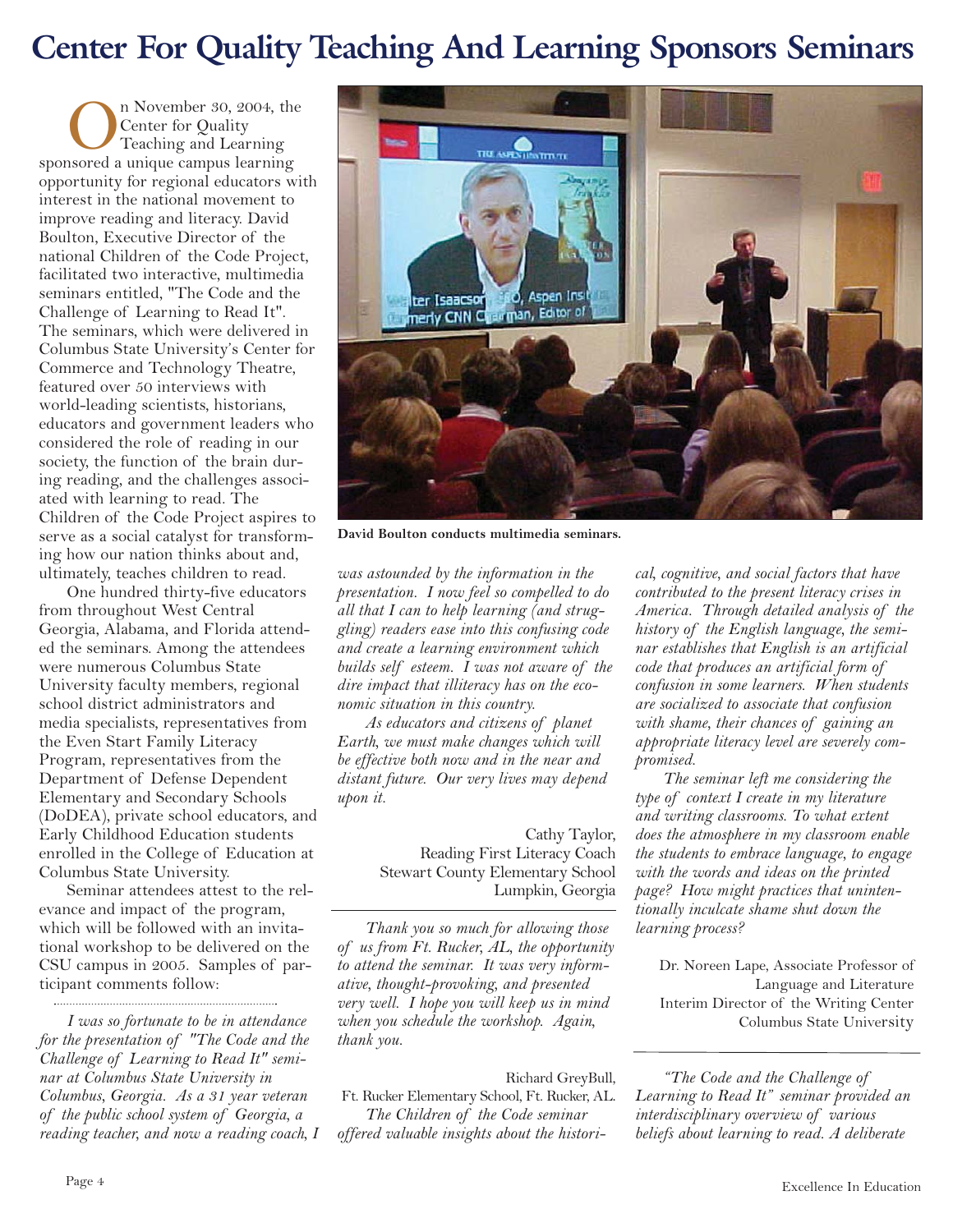#### **Comments Continued**

*and meaningful common thread throughout the seminar emphasized the shame factor that poor readers and nonreaders must endure. Although time constraints limited the depth of knowledge conveyed, the follow-up workshops should provide a more comprehensive coverage*.

Dr. Sallie Miller, Associate Professor of Education Coordinator, Graduate Reading Endorsement Program Columbus State University

*I want to thank CSU for bringing this very important program to central Georgia and for providing educators across our state the opportunity to impact education in such a profound way. Through David Boulton's presentation, educators must now realize our duty to transform the way we look at the teaching of reading, how we can best reach all children, and how we can prevent our children from languishing in the shame of illiteracy. I look forward to a day when not only is "no child left behind" but also when no child fears the written word and no child is ashamed of his / her ability or inability to break the written code. I am truly thankful for the opportunity to be a part of this transformation.*

Natalie Brewer Callier 8th Grade Reading Teacher,NBCT 2002 Taylor County Middle School Butler, GA 31006

*This seminar was very informative. My passion for helping those who cannot read was rekindled. My hope is that something wonderful comes out of this.*

*I am looking forward to follow up sessions.*

> Mary Hamby Media Specialist Muscogee County School District South Columbus Elementary School

*I felt that the presentation really took the audience "back to basics". Information and comments by experts that related to the history of our alphabet were reassuring on one hand and thought-provoking on the other. We've known for a long time that English is an "irregular" language in terms of its structure and that many young readers are frustrated and turned off by the process of learning to read. The big question is, "What do we do now?" How do we teach children to "break the code" without breaking their individual learning styles? In other words, how do we foster the development of the mind without wounding the spirit?*

> Dr. Bonita Williams, Associate Professor Teacher Education Columbus State University

"The Code and the Challenge of Learning to Read It" seminars at CSU are an outreach of the Promise of Teacher Quality Project (PTQ Project), a regional initiative to improve reading attainment in West Central Georgia. Funding for this program is provided through Title II, Part B, Preparing Tomorrow's Teachers to Use Technology" (PT3) portion of the Elementary and Secondary Education Act: No Child Left Behind, 2001.

### **Field Experiences And Clinical Practice Committee**

The purpose of<br>
the Field<br>
Experiences and<br>
Clinical Practice Committee the Field Experiences and (FECP) is to assist the unit and its school partners in designing, implementing, and evaluating field experiences and clinical practice. The committee ensures that teacher candidates and other school personnel develop and demonstrate the knowledge, skills and dispositions necessary to help all students learn. The FECP committee is comprised of faculty and staff members from the College of Education who collaborate with the work of the College of Education Services and Field Experiences (SAFE) Office.

One charge of the FECP Committee is to monitor field placements and maintain the field experience database. The committee also collects and analyzes student surveys on field placements and student teaching. Another vital role of the committee is to work with the Partner Schools and Building Coordinators to ensure quality field experiences for students. Lastly, the committee collects vitae and demographic data on all cooperating teachers and maintains a cooperating teacher database.

During the 2003-2004 academic year, the FECP Committee met the demands of the charge. In monitoring field placements and maintaining the database through the SAFE Office, there were 571 placements made and monitored in Fall 2003. There were 659 placements

arranged in Spring 2004. The committee's work with student surveys included collaboration with the SAFE Office on collecting the following items to ensure quality placements: field placement records documenting diverse placements; student assessment of field experiences; student assessment of services from the SAFE Office; the student teacher program survey; and the student teacher self assessment survey. Along with the various survey and assessment tools used to ensure the quality of field experiences, training opportunities with the Building Coordinators resulted in a revision of the Building Coordinator's Notebook. This Notebook provides the Building Coordinators with specific information regarding each field experience.

Finally, the charge to collect vitae and demographic data on all cooperating teachers and maintain a cooperating teacher's database was implemented this year. The Committee partnered with Kennesaw State University's Teacher Education Department to develop a cooperating teacher's information sheet. This information sheet was revised and presented to the committee for approval. Information sheets were collected on all cooperating teachers in Spring 2004 and will be collected each semester hereafter.

The 2004-2005 charge for the FECP Committee remains the same as members collaborate with the SAFE Office to monitor and assess progress.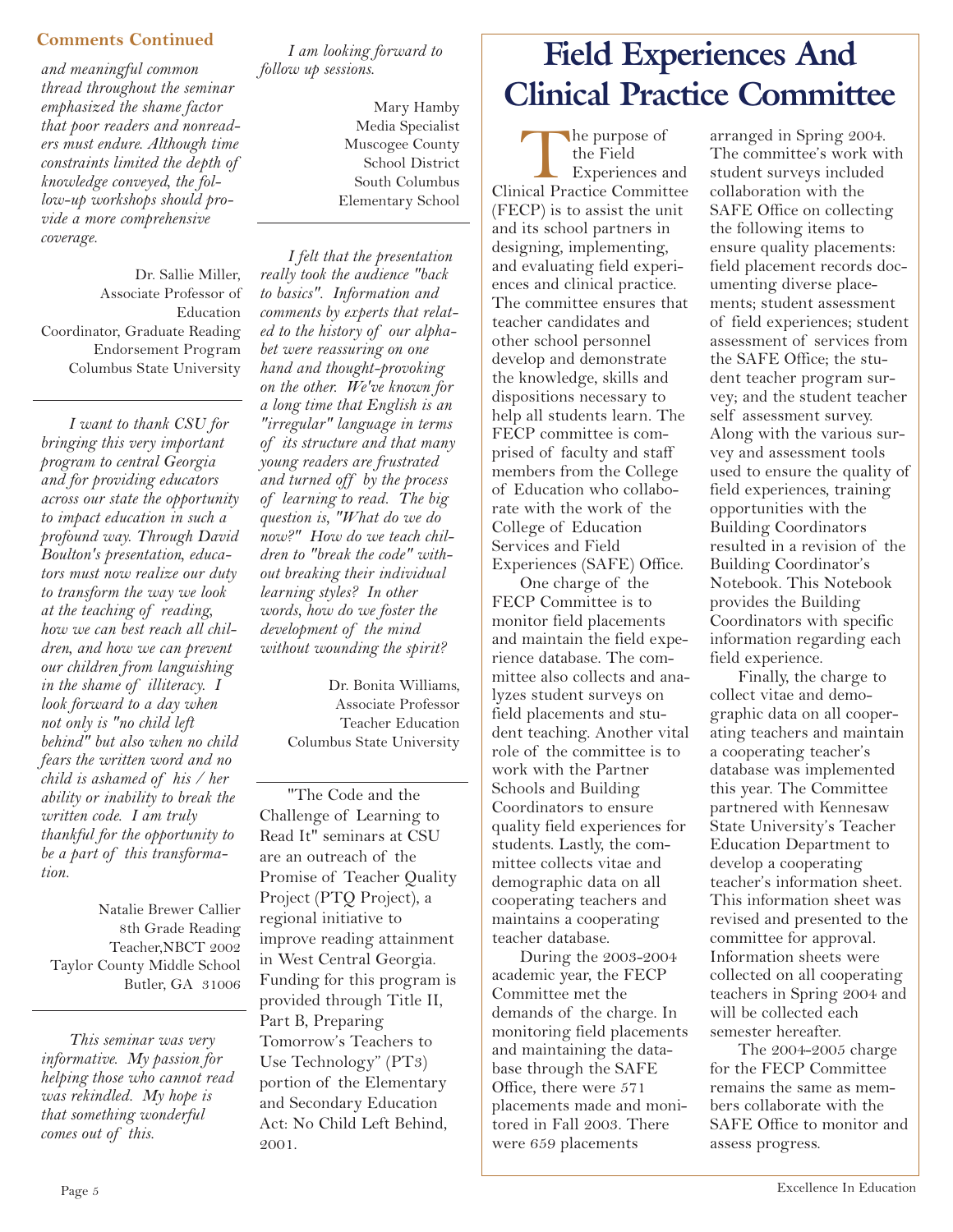# **Candidate Knowledge, Skills, And Dispositions Committee Supports College Of Education**

Charged with supporting the College of Education (COE) in its goal of meeting NCATE Standard 1, the Candidate Knowledge, Skills, and Dispositions unittee worked in 2001-2002 to examine and clarify (COE) in its goal of meeting NCATE Standard 1, the Candidate Knowledge, Skills, and Dispositions Committee worked in 2001-2002 to examine and clarify NCATE Standard 1 and the associated rubric. Once that work was completed, the committee assessed the level of achievement in the COE relative to the standard. Part of that work was to determine the data to be collected to provide evidence that the standard is being met throughout the COE and to set goals for improvement in Standard 1.

Suggestions developed by the committee included the continuation of the use of the Model of Appropriate Practice (MAP) in teacher education, standardization of documentation relative to MAP; the development of a closer collaboration between the department of Curriculum and Instruction and partners in the College of Science and the College of Arts and Letters to prepare candidates and assess content knowledge and dispositions; and the documentation of effective pedagogy through the submission of plans, videotapes, and candidate artifacts. Other suggestions made by the committee included the development of ways to collect evidence showing collaboration with families and communities.

In 2002-2003, the committee worked with the ad hoc committee charged with developing the rubric detailing professional dispositions, particularly in regards to expanding the implementation of the rubric and assessment instruments throughout the College of Education. During 2004, disposition rubrics and assessment instruments were developed for programs in the Department of Counseling, Educational Leadership, and Professional Studies to include programs in School and Community Counseling and Educational Leadership.

During 2004, the committee strived to incorporate all aspects of the work that has been accomplished since 2001 in a report to the NCATE Visiting Committee that will be arriving in February 2005. At the COE faculty meeting kicking off Fall semester, the committee gave a report regarding its vision for the future work of the committee. This vision includes providing support for continuing program improvement, particularly in regards to the assessment of knowledge and skills, and in the continuing review and update of disposition rubrics and evaluation instruments. Ultimately, the committee views its role as a conduit of communication enabling articulation and alignment of practices throughout the COE.

## **Faculty Qualifications, Performance, and Development Committee Is About Intellectual Vitality**

"Committee is a mouthful—at least its name is." So observes co-chair James Brewbaker of the Faculty Qualifications, Performance, and elopment Committee. "Sometimes we refer to ourselves a is." So observes co-chair James Brewbaker of the Faculty Qualifications, Performance, and Development Committee. "Sometimes we refer to ourselves as FacQualPerfDev. Catchy, huh?"

Brewbaker explains that the committee derives both its title and responsibilities from a major cluster of NCATE standards applied to educator preparation faculty members. "NCATE is quite straightforward about what it expects among faculty. CSU must employ and keep a well-qualified faculty. Beyond this, each full-time or part-time faculty member must be a strong teacher, an active scholar, and a professional servant."

A third element that the committee addresses is faculty development. NCATE standards delineate how a teacher education unit should provide resources that foster faculty growth in knowledge and proficiencies related to their role.

In this area, the committee offers an occasional Faculty Development Showcase that highlights faculty scholarship as well as provides guidance on how to seek supplementary funding for faculty travel.

The challenge faced by the College of Education is documenting how well it meets those standards. Brewbaker and co-chair Martha Hall coordinate efforts to gather and organize exhibits related to the standards.

The Committee—comprising teacher educators, other university faculty, and students—was formerly known as the Committee on Intellectual Vitality. It offered or cosponsored frequent programs of interest to faculty members and took on oversight of Perspectives in Learning, the College of Education's annual professional journal published each spring. Perspectives, now in its sixth year, publishes both faculty and student articles. Kristen Applegate, program coordinator for art education, edits the journal.

#### **Kudos To Drs. Hendricks, Conklin, and Lopez**

Students from the Office of Disability Services have<br>selected faculty who "showed the best attitude<br>towards helping students with disabilities attain<br>al access to the academic environment" and Drs. Mary selected faculty who "showed the best attitude" towards helping students with disabilities attain equal access to the academic environment" and Drs. Mary Beth Hendricks, Jeff Conklin, and Deborah Curry Lopez are

COE faculty to receive the Excellence in Access Award. Congratulations to these outstanding faculty for their contributions to a quality educational experience for all COE students.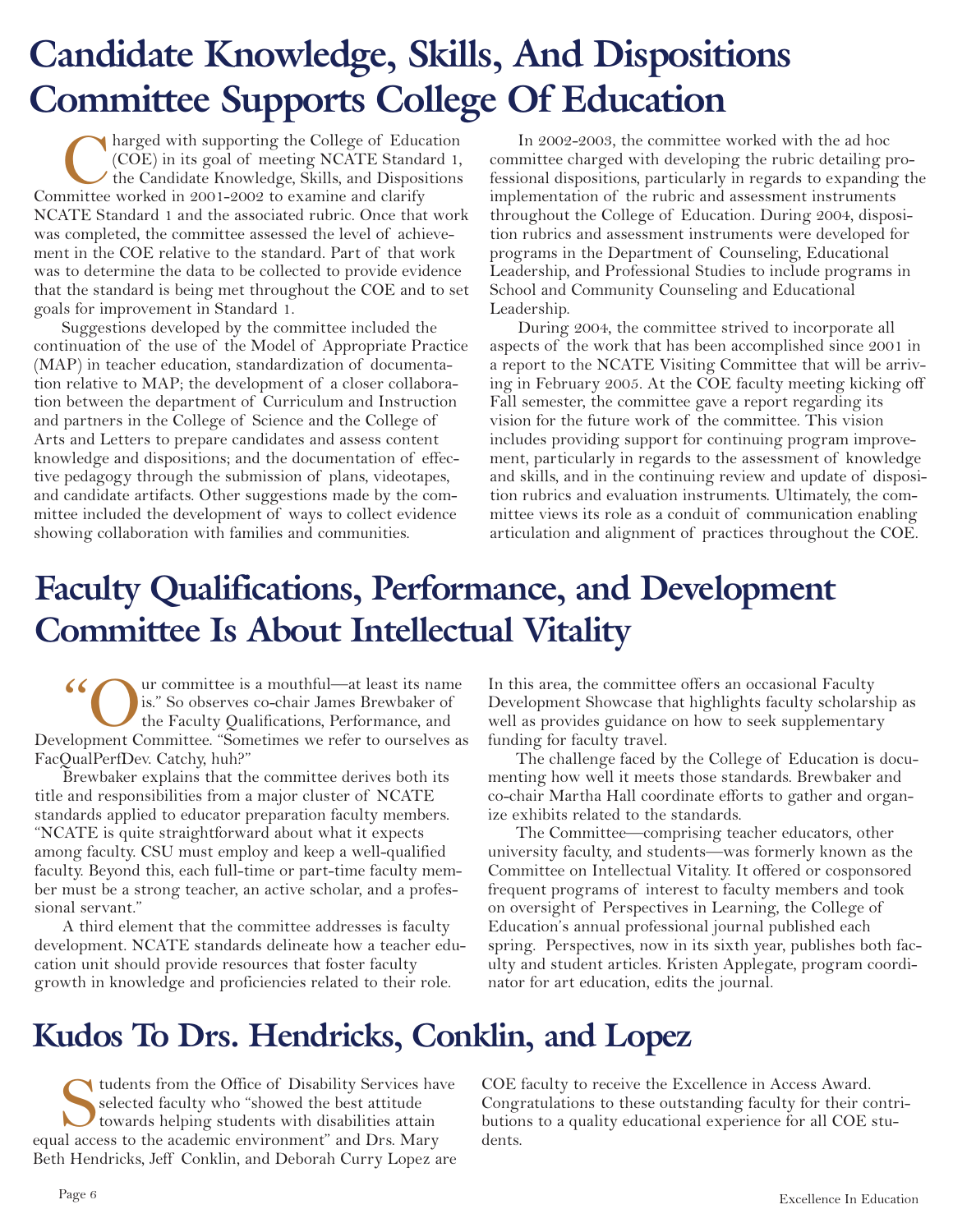## **STEADY Program Assists First- And Second-Year Teachers**

Spart of its commitment to support its graduates, the College of Education is offering the Sustained Teache<br>(STEADY) Program for the second year. STEADY's mission is to College of Education is offering the Sustained Teacher Education Advisement for the Defining Years "provide content resources, pedagogical approaches, and personal encouragement to recent graduates of CSU." The program is funded by a Knight Foundation grant renewable for five years and is operated within the Partner School Network (PSN) under the direction of Mr. Roger Hatcher. The PSN includes Muscogee County, Harris County, Chattahoochee County, Phenix City, and Fort Benning Department of Defense Schools.

Graduates who are hired within the PSN are eligible to receive the services of the program. To date, there are 58 second-year teachers and 72 first-year teachers being served. STEADY retains the help of 16 Content Consultants in various disciplines as well as eight PSN master teachers. Participants may contact STEADY through a teacher help line or the website of CSU. This year STEADY provided each first-year teacher with a copy of First Year Teacher's Survival Kit by Julia G. Thompson, a nearly 500 page volume chock-full of strategies, tools, activities, and suggestions for the first-year teacher. Topics addressed in the book are lesson planning,



**Roger Hatcher**

motivating students, developing discipline strategies, dealing with parent conferences, and a host of others.



reminder. The Professional Standards Commission<br>(PSC)/National Council for the Accreditation of Te<br>Education (NCATE) Board of Examiners will be on<br>ruary 4 – 9, 2005. Plans for a successful visit have been co (PSC)/National Council for the Accreditation of Teacher Education (NCATE) Board of Examiners will be on campus February  $4 - 9$ , 2005. Plans for a successful visit have been coordinated by Dr. Debbie Gober and the COE Conceptual Framework Committee.

Mark your calendars! The College of Education and Alumni Association Sixth Annual Awards Banquet is tentatively planned for Monday, April 25, 2005, 6:30 p.m., in Founders Hall at the Elizabeth Bradley Turner Center.

### **Ten Things Every Child Needs**

*"Life affords no greater responsibility, no greater privilege, than the raising of the next generation."* C. Everett Koop

**M** ost people do not realize<br>the critical nature of the<br>first three years of life, a<br>time when the "neuronal architecture of the critical nature of the **L** first three years of life, a the brain" is established. Although other organs, such as the heart, are fully formed and functioning at birth, the brain is not fully formed at birth. From zero to three, the brain grows and becomes organized through dynamic experiences. Early on through experiences provided by parents and caregivers, the brain's cells are like circuits that become connected, synapses form. Without certain types of experiences, brain cells begin to disappear. Thus, the earlier you engage a child's brain, the greater the potential of a child. Research shows that in the first three

years of life, ten things are critical to helping a child reach his or her full potential.

1. Interaction - "Spend time watching me and responding to my cutes. It tells me I'm important and special to you"

2. Touch - "Cradle me, hold me, Give me lots of hugs. It keeps me calm and comforts me, and gives me courage to move on."

3. Stable Relationships - "I need someone special to b there when I call. When I look around and see you I know I can go far."

4. Safe, Healthy Environment - "Plug the outlets, block the stairs. Keep lead away for sure! Make a special place so I am free to explore."

5. Self-Esteem - "I can do it, yes I can, if you tell me so. Pay attention, give me praise and watch me go, go, go!"

6. Quality Child Care - "When you're gone, I need to be with people you can trust to help me grow and teach me new, exciting stuff."

7. Communication - I may not talk, but don't be fooled, I understand a lot. Our little conversations mean so very much!"

8. Play - "Play is fun, play is work, it's how I learn the ropes. When we play together, you help me more than you ."

9. Music - 1,2,3 sing to me & make up silly tunes. Music is special time that's fun to share with you."

10. Reading – "Read to me, show me books with lots of pictures. Write my stories out in words. I'll love to read forever."

**Excerpted and/or paraphrased from the video,** Ten Things Every Child Needs**, Robert R. McCormick Tribune Foundation**

Excellence In Education Page 7

**Graduate Reading** Endorsemen

#### **Debbie Gober coordinates PSC/NCATE visit.**